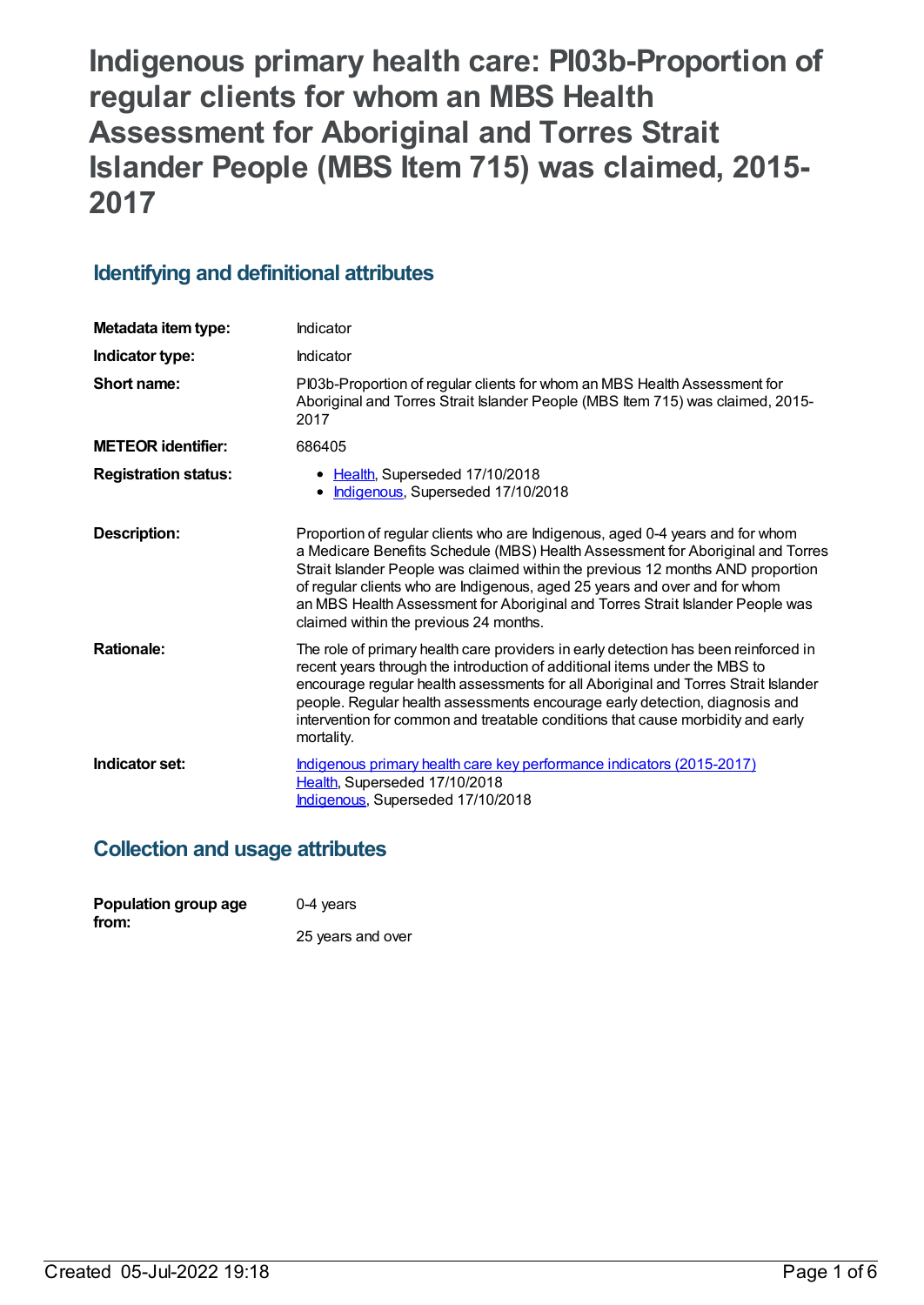| <b>Computation description:</b> | Proportion of regular clients who are Indigenous, aged 0-4 years and for whom an<br>MBS Health Assessment for Aboriginal and Torres Strait Islander People was<br>claimed within the previous 12 months AND proportion of regular clients who are<br>Indigenous, aged 25 years and over and for whom an MBS Health Assessment for<br>Aboriginal and Torres Strait Islander People was claimed within the previous 24<br>months.                                                                                                                                         |
|---------------------------------|-------------------------------------------------------------------------------------------------------------------------------------------------------------------------------------------------------------------------------------------------------------------------------------------------------------------------------------------------------------------------------------------------------------------------------------------------------------------------------------------------------------------------------------------------------------------------|
|                                 | 'Regular client' refers to a client of an Australian Government Department of Health-<br>funded primary health care service (that is required to report against the Indigenous<br>primary health care key performance indicators) who has an active medical record;<br>that is, a client who has attended the Department of Health-funded primary health<br>care service at least 3 times in 2 years.                                                                                                                                                                   |
|                                 | MBS Health Assessment for Aboriginal and Torres Strait Islander People<br>(MBS Item 715): A health assessment specifically available to all people of<br>Aboriginal and Torres Strait Islander descent which can be used for health<br>assessments across the age spectrum. The health assessment includes the<br>assessment of a patient's physical health, and psychological and social well-being.<br>It also assesses whether preventive health care and education should be offered to<br>the patient, to improve that patient's health and well-being (DoH 2013). |
|                                 | Presented as a percentage.                                                                                                                                                                                                                                                                                                                                                                                                                                                                                                                                              |
|                                 | Calculated separately for regular clients aged 0-4 years and 25 years and older.                                                                                                                                                                                                                                                                                                                                                                                                                                                                                        |
| <b>Computation:</b>             | (Numerator + Denominator) x 100                                                                                                                                                                                                                                                                                                                                                                                                                                                                                                                                         |
| Numerator:                      | Calculation A: Number of regular clients who are Indigenous, aged 0-4 years<br>and for whom an MBS Health Assessment for Aboriginal and Torres Strait Islander<br>People (MBS Item 715) was claimed within the previous 12 months.                                                                                                                                                                                                                                                                                                                                      |
|                                 | Calculation B: Number of regular clients who are Indigenous, aged 25 years and<br>over and for whom an MBS Health Assessment for Aboriginal and Torres Strait<br>Islander People (MBS Item 715) was claimed within the previous 24 months.                                                                                                                                                                                                                                                                                                                              |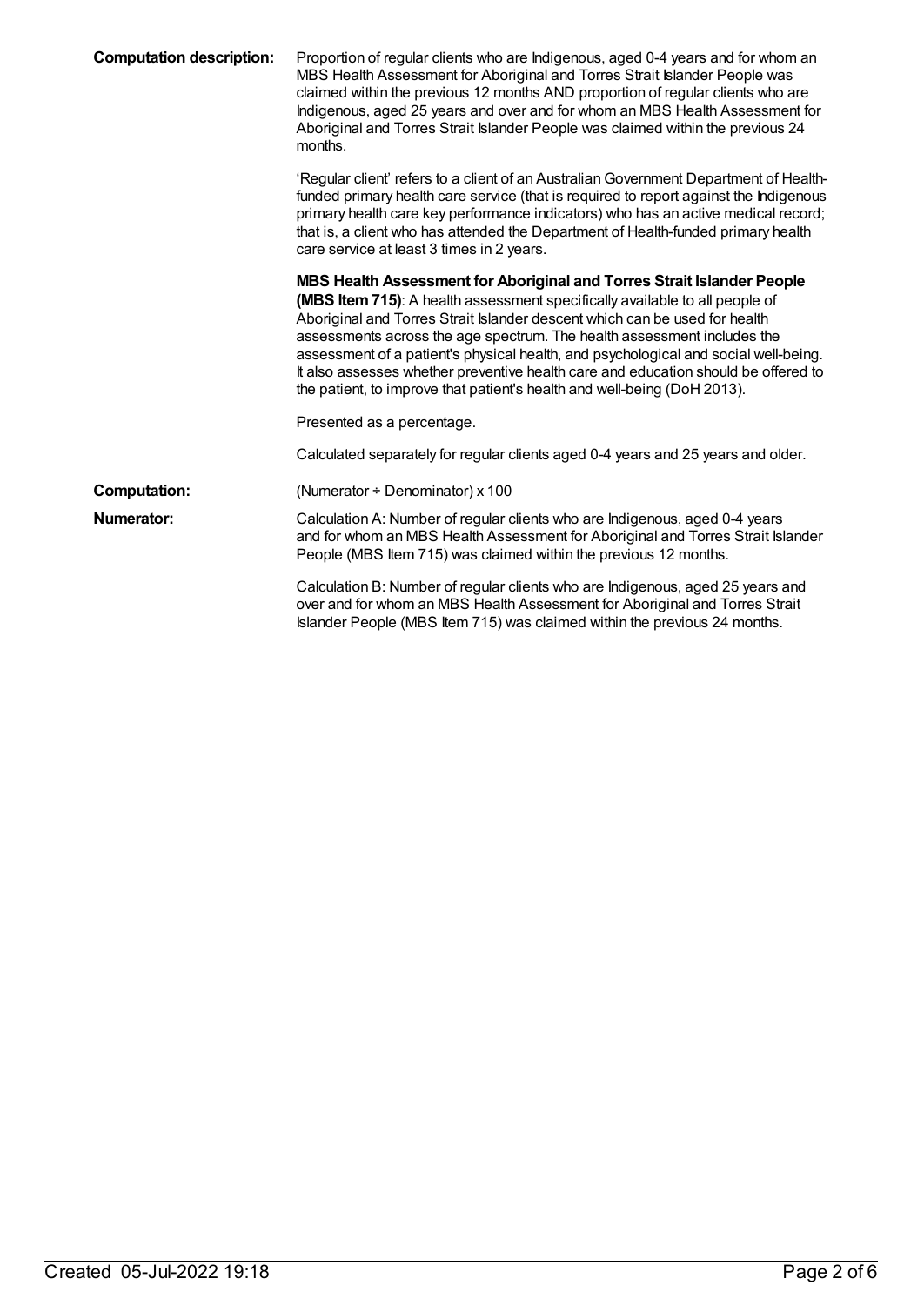[Person—age,](https://meteor.aihw.gov.au/content/303794) total years N[NN]

**Data Source**

[Indigenous](https://meteor.aihw.gov.au/content/430643) primary health care data collection

**NMDS / DSS**

[Indigenous](https://meteor.aihw.gov.au/content/686603) primary health care NBEDS 2017–18

### **Data Element / Data Set**

[Person—MBS](https://meteor.aihw.gov.au/content/504933) Health Assessment for Aboriginal and Torres Strait Islander People (MBS Item 715) indicator, yes/no code N

**Data Source**

[Indigenous](https://meteor.aihw.gov.au/content/430643) primary health care data collection

**NMDS / DSS**

[Indigenous](https://meteor.aihw.gov.au/content/686603) primary health care NBEDS 2017-18

#### **Data Element / Data Set**

[Person—Indigenous](https://meteor.aihw.gov.au/content/602543) status, code N

**Data Source**

[Indigenous](https://meteor.aihw.gov.au/content/430643) primary health care data collection

**NMDS / DSS**

[Indigenous](https://meteor.aihw.gov.au/content/686603) primary health care NBEDS 2017–18

#### **Guide for use**

The implementation start date for this data element in the Indigenous primary health care NBEDS 2017-18 is 1 December 2017.

#### **Data Element / Data Set**

[Person—regular](https://meteor.aihw.gov.au/content/686291) client indicator, yes/no code N

**Data Source**

[Indigenous](https://meteor.aihw.gov.au/content/430643) primary health care data collection

#### **NMDS / DSS**

[Indigenous](https://meteor.aihw.gov.au/content/686603) primary health care NBEDS 2017–18

#### **Guide for use**

The implementation start date for this data element in the Indigenous primary health care NBEDS 2017-18 is 1 December 2017.

**Denominator:** Calculation A: Total number of regular clients who are Indigenous and aged 0-4 years.

> Calculation B: Total number of regular clients who are Indigenous and aged 25 years and over.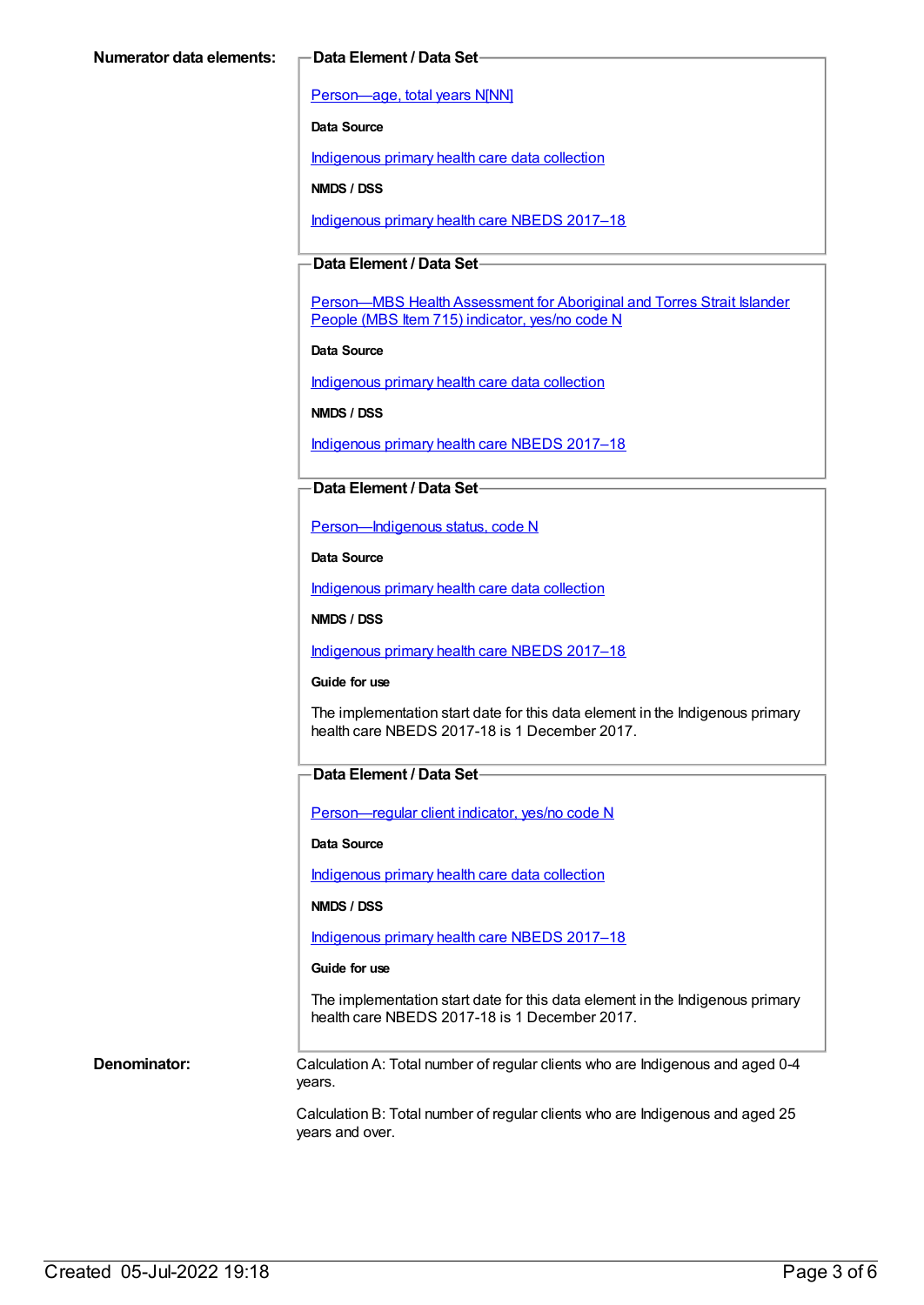#### **Denominator data elements:**

#### **Data Element / Data Set**

[Person—age,](https://meteor.aihw.gov.au/content/303794) total years N[NN]

**Data Source**

[Indigenous](https://meteor.aihw.gov.au/content/430643) primary health care data collection

**NMDS / DSS**

[Indigenous](https://meteor.aihw.gov.au/content/686603) primary health care NBEDS 2017–18

### **Data Element / Data Set**

Person-Indigenous status, code N

**Data Source**

[Indigenous](https://meteor.aihw.gov.au/content/430643) primary health care data collection

**NMDS / DSS**

[Indigenous](https://meteor.aihw.gov.au/content/686603) primary health care NBEDS 2017–18

**Guide for use**

The implementation start date for this data element in the Indigenous primary health care NBEDS 2017-18 is 1 December 2017.

#### **Data Element / Data Set**

Person-regular client indicator, yes/no code N

**Data Source**

[Indigenous](https://meteor.aihw.gov.au/content/430643) primary health care data collection

**NMDS / DSS**

[Indigenous](https://meteor.aihw.gov.au/content/686603) primary health care NBEDS 2017–18

#### **Guide for use**

The implementation start date for this data element in the Indigenous primary health care NBEDS 2017-18 is 1 December 2017.

#### **Disaggregation:** 1. Age:

- a) 0-4 years b) 25-34 years c) 35-44 years d) 45-54 years e) 55-64 years f) 65 years and over
- 2. Sex (for those 25 years and over):
- a) Male
- b) Female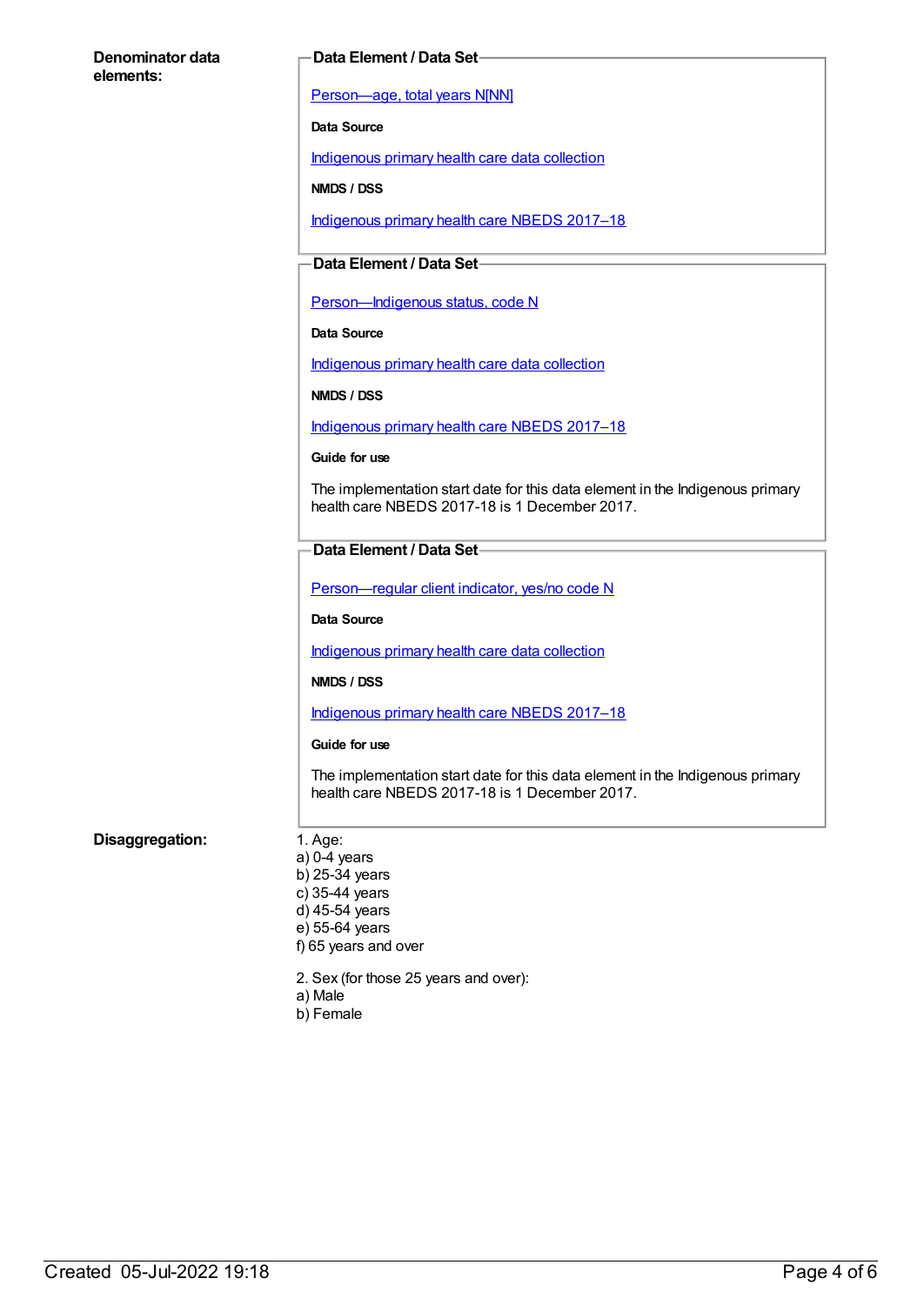|                                         | Data Element / Data Set-                                                                                                       |
|-----------------------------------------|--------------------------------------------------------------------------------------------------------------------------------|
| <b>Disaggregation data</b><br>elements: |                                                                                                                                |
|                                         | Person-age, total years N[NN]                                                                                                  |
|                                         | Data Source                                                                                                                    |
|                                         | Indigenous primary health care data collection                                                                                 |
|                                         | NMDS / DSS                                                                                                                     |
|                                         | Indigenous primary health care NBEDS 2017-18                                                                                   |
|                                         | Data Element / Data Set-                                                                                                       |
|                                         |                                                                                                                                |
|                                         | Person-sex, code X                                                                                                             |
|                                         | Data Source                                                                                                                    |
|                                         | Indigenous primary health care data collection                                                                                 |
|                                         | NMDS / DSS                                                                                                                     |
|                                         | Indigenous primary health care NBEDS 2017-18                                                                                   |
|                                         | Guide for use                                                                                                                  |
|                                         | Only for those aged 25 years and over.                                                                                         |
|                                         | The implementation start date for this data element in the Indigenous primary<br>health care NBEDS 2017-18 is 1 December 2017. |

# **Representational attributes**

| <b>Representation class:</b> | Percentage |
|------------------------------|------------|
| Data type:                   | Real       |
| Unit of measure:             | Person     |
| Format:                      | N[N].N     |
|                              |            |

**Indicator conceptual framework**

| <b>Framework and</b> | <b>Effective/Appropriate/Efficient</b> |
|----------------------|----------------------------------------|
| dimensions:          |                                        |

## **Data source attributes**

| Data sources: | Data Source                                    |
|---------------|------------------------------------------------|
|               | Indigenous primary health care data collection |
|               | Frequency                                      |
|               | 6 monthly                                      |
|               | Data custodian                                 |
|               | Australian Institute of Health and Welfare.    |

## **Source and reference attributes**

| <b>Submitting organisation:</b> | Australian Institute of Health and Welfare |
|---------------------------------|--------------------------------------------|
|                                 | Australian Government Department of Health |